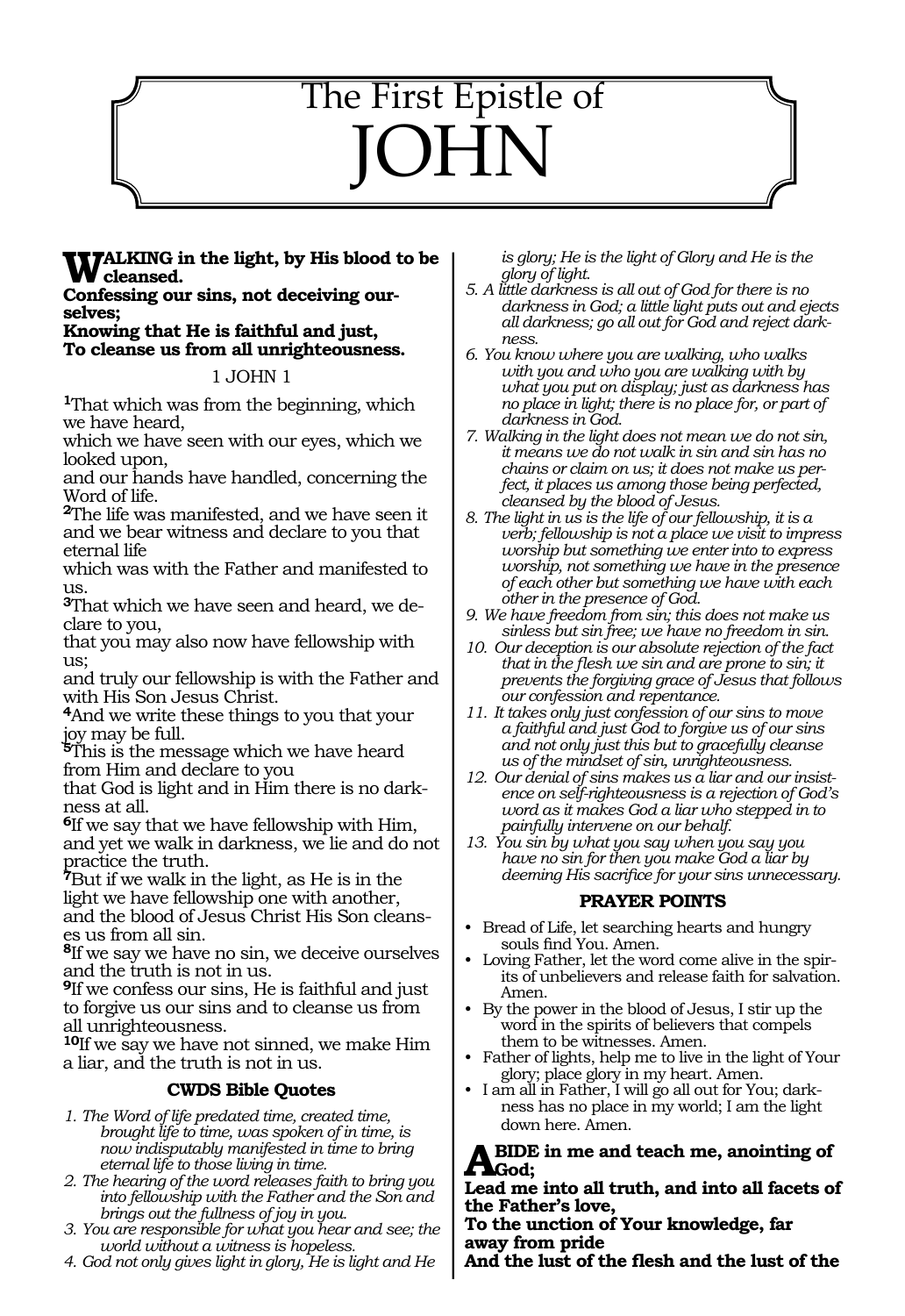**eyes.**

### **Abide in me and teach me, help me to walk as He walked,**

#### **With the love of God perfected, for of God I am born.**

### 1 JOHN 2

**<sup>1</sup>**My little children, I write these things to you so that you may not sin.

And yet if any man sins, we have an Advocate with the Father, Jesus Christ the righteous. **<sup>2</sup>**For He is the propitiation for our sins, and not only for ours,

but also for the sins of the entire world. **<sup>3</sup>**Now by this we know that we know Him, if we keep His commandments.

**<sup>4</sup>**He who says, "I know Him," and does not keep His commandments,

that man is a liar, and the truth is not in him; **<sup>5</sup>**but whoever keeps His word, the love of God is perfected in him.

By this we know that we are in Him.

**<sup>6</sup>**He who says he abides in Him ought himself to walk, even as He walked.

**<sup>7</sup>**Brethren, I write no new commandment to you, but rather an old one, which you have had from the beginning.

The old commandment is the word which you have heard from the beginning.

**<sup>8</sup>**Again, a new commandment I write to you, which thing is true in Him and in you because the darkness is past and the true light now shines.

**<sup>9</sup>**He who says he is in the light, and he walks in the light yet he hates his brother, he is in darkness, even until now.

**<sup>10</sup>**He who loves his brother abides in the light, and there is no basis of stumbling in him.

**<sup>11</sup>**But he who hates his brother is in darkness and walks in darkness,

and does not know where he goes, for dark- ness has blinded his eyes.

**<sup>12</sup>**I write to you, little children, because your sins are forgiven you for His name's sake. **<sup>13</sup>**I write to you, fathers, because you have known Him who is from the beginning.

I write to you young men, because you have overcome the wicked one.

I write to you, little children, because you have known the Father;

**<sup>14</sup>**I have written to you, fathers, because you have known Him who is from the beginning. Young men, I have written to you

because you are strong and the word of God abides in you and you have overcome the wicked one.

**<sup>15</sup>**Do not love the world or the things of the world.

If any man loves the world, the love of the Father is not in him.

**<sup>16</sup>**For all that is in the world: the lust of the flesh, the lust of the eyes, and the pride of life, are not of the Father, but are of the world. **<sup>17</sup>**And the world will pass away, and the lust

of it also,

but he who does the will of God, abides forever.

**<sup>18</sup>**Little children, it is the last days; and you have heard that the antichrist is coming, even now there are many antichrists, by which we know that it is the last days.

**<sup>19</sup>**They went out from us, but they were not of us,

for if they had been of us, they would have continued with us.

They went out so that they might be exposed. **<sup>20</sup>**But you have an anointing from the Holy One, and you know all things.

**<sup>21</sup>**I have not written to you, because you do not know the truth

but because you know it, and no lies is of the truth.

**<sup>22</sup>**Who is a liar but he who denies that Jesus is the Christ?

He is antichrist, who denies the Father and the Son.

**<sup>23</sup>**He who denies the Son does not have the Father.

He who acknowledges the Son has the Father also.

**24**Let that which you have heard from the beginning abide in you.

If what you have heard from the beginning abides in you, you also will abide in the Son, and in the Father.

**<sup>25</sup>**And this is the promise He has promised us: eternal life.

**26**These things I have written to you concerning those who seduce you to turn aside.

**<sup>27</sup>**But the anointing which you have received of Him abides in you,

and you do not need any man to teach you; but the same anointing teaches you about all things and is not a lie, but is true;

and even as it has taught you, you will abide in Him.

**<sup>28</sup>**And now, little children, abide in Him, that when He shall appear we may have confidence and not be ashamed before Him at His coming.

**<sup>29</sup>**If you know that He is righteous, you know that everyone who practices righteousness is born of Him.

### **CWDS Bible Quotes**

*1. Sin is not something you do; it is something you have nothing to do with but to hand it to our Advocate Jesus; He has your case and the closure for your sin.*

*2. If you do not volunteer to sin, meaning you do no voluntary sin, sin has no voice against you; you have an advocate in the highest court of heaven, Jesus Christ, who has personal access to the High Court Judge and who makes your case so personal He argues it with His own blood.*

- *3. If seeing is believing, knowing God is obeying Him; it is impossible to know His power and not fear, and His love and not revere and respond with obedience.*
- *4. The love of God in you is the word of God that you*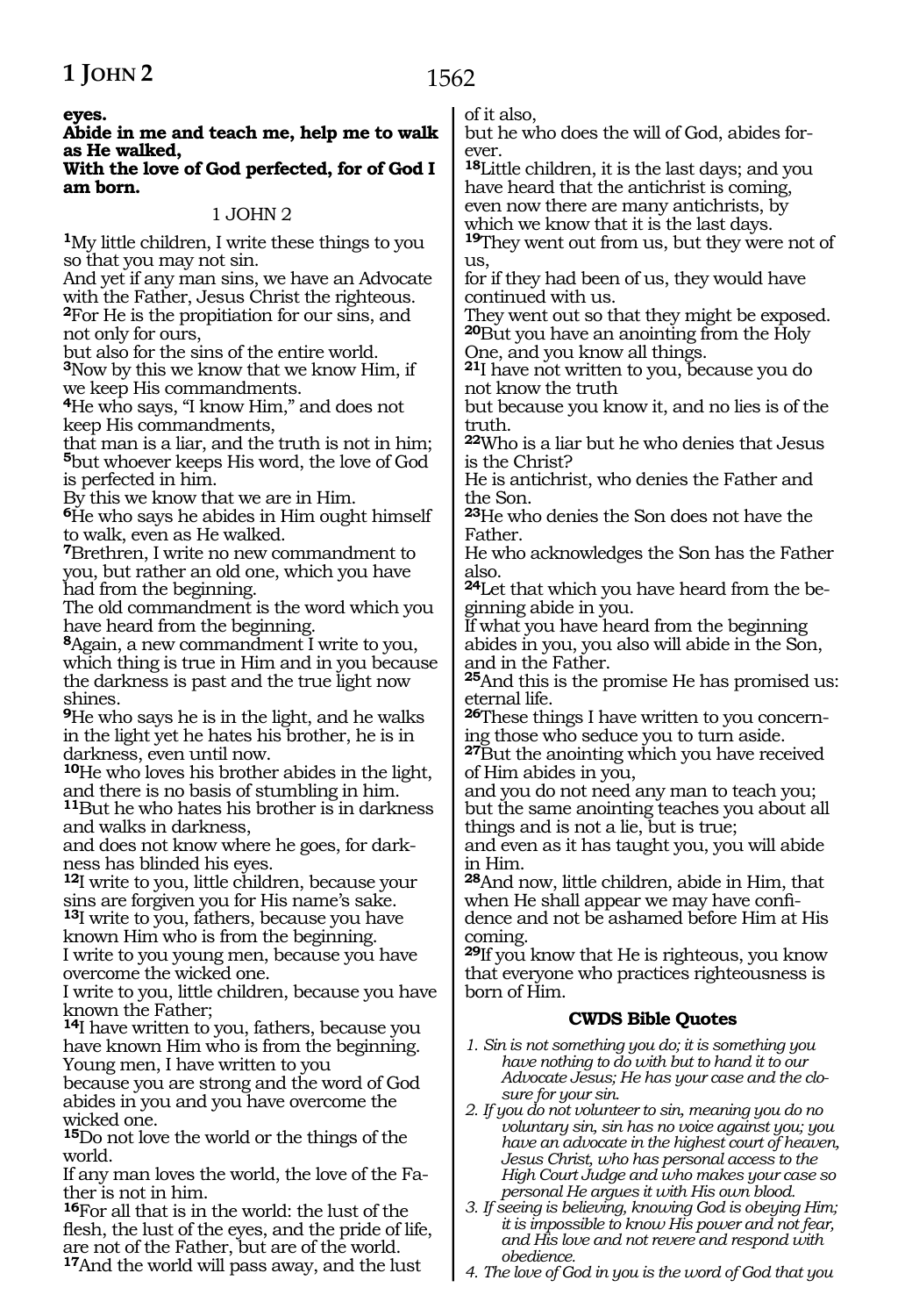*respond to; perfect obedience to His word is an indication of the perfection of the love of God in you.*

- *5. Your walk arguments your talk; if you claim to live in Him, then your walk is not yours but His; you walk just as He did.*
- *6. You do not need a new commandment if you have love, for love is from the beginning and is the only commandment that has no end.*
- *7. You light up the world with love; we do not mourn the passing of darkness for it passes away when the true light of love in you shines.*
- *8. Your hate is not an isolated city, it is a state of blindness; you may claim to be in the light but you cannot claim the light is in you if you hate your brother.*
- *9. You may fumble but you cannot stumble if you truly love.*
- *10. If you cannot see love beyond personal offense, darkness has blinded your eyes to the real truth of how special your brother and sister are.*
- *11. Knowing the Father and the Son is a distinction that makes you stand; overcoming the world and having the word abiding in you is a distinction that separates you in your youthful energy.*
- *12. Age may not restrict the energy to apply in the word but may affect the focus to apply the word to your world; youth may not denote greater enthusiasm but it supplies strength.*
- *13. The love of the Father in you is not attracted to, or by the world, but to the people; the love of God and His word is not in you if the world is more attractive than the souls of men.*
- *14. The world is summed up in lust and pride; lust for gratification, lust for accumulation (things) and lust for ratification (pride).*
- *15. Lust and pride are all the devil has ever offered: The fruit looked good (lust of the eyes); was good for food (flesh); was desired to make one wise as God(pride); make stones to bread (flesh), all these kingdoms I give (eyes); jump down to prove you are the Son of God(pride); the love of the Father resists.*
- *16. Pressing for possessing in this passing world is foolish; pressing beyond this possessive world to permanence in God is wise.*
- *17. Start to the finish requires continuation to completion; when you finish your start it shows lack of commitment to the cause and that you never had a heart to the finish.*
- *18. Anti-Christ is anything that opposes Christ; this is aggression whether violent, vociferous or just simple denial. Accepting God and denying Christ is like loving a person and aggressively harming his children.*
- *19. Retain the truth you have obtained so you will sustain your relationship with the Father and the Son and attain eternal life.*
- *20. Your reception to the Holy Spirit in you prevents deception from people with evil intent, for the anointing teaches you and gives you instructions in all things.*
- *21. All the knowledge you need for every area of need and every wisdom to succeed is not of you but is in you and available to you from the guiding, teaching anointing living in you.*
- *22. You will never lose heart at His coming if your heart is never apart from Him; your confidence at His coming is that He is no stranger to you; you are already abiding in Him.*
- *23. If you abide in Him, His coming is a reception and not viewed with trepidation.*

*24. Righteousness may not be born with you but it will be birthed from you and borne with you if you are born of Him.* 

### **PRAYER POINTS**

- I soak myself in the blood of Jesus to sanctify myself and sanitize myself of sin; I hate the very garment stained with sin. Amen.
- Jesus, take my case; silence the voice of sin speaking condemnation against me; I confess and forsake my sins. Amen.
- • I will obey You Father; help believers to truly know You; reveal Your awesomeness, Your glory and Your power to our hearts. Amen.
- Perfect Your love in me, Father. Amen.
- • Jesus, I will walk with You, in You, for You and walk just as You walked; I will emulate You always. Amen.

**Oh, the love that took us from the sod, And called us to be sons of God. Oh, love, what love, that laid down His life and called us, if needs be, to likewise die. While He is yet to be appearing, We are going to walk as he walked, For we know at His appearing we will be like Him. Not of the devil, free from his hurts, Love came and destroyed all the devil's works.** 

### 1 JOHN 3

**<sup>1</sup>**Behold, what manner of love the Father has bestowed upon us,

that we should be called sons of God. Therefore the world does not know us, for it did not know Him.

**<sup>2</sup>**Beloved, we are sons of God now; and it is not yet evident what we shall become, but we know that when He shall appear, we shall be like Him, for we shall see Him as He is.

**3**And everyone who has this hope in Him, pu-

<sup>4</sup>Whoever commits sins, transgresses the law, for sin is the transgression of the law.

**<sup>5</sup>**And we know that He was manifested to take away our sins, and in Him there is no sin. **<sup>6</sup>**Whoever abides in Him, does not sin.

Whoever sins has neither seen Him, nor has known Him.

**<sup>7</sup>**Little children, allow no one to deceive you. Whoever does righteousness is righteous, even as He is righteous.

**<sup>8</sup>**He who sins is of the devil, for the devil has sinned from the beginning.

For this purpose the Son of God was manifested, that He may destroy the works of the devil. **<sup>9</sup>**Whoever is born of God does not sin, for His seed remains in him,

and he cannot sin because he has been born of God.

**<sup>10</sup>**In this the children of God are manifested, and the children of the devil.

Whoever does not practice righteousness is not of God;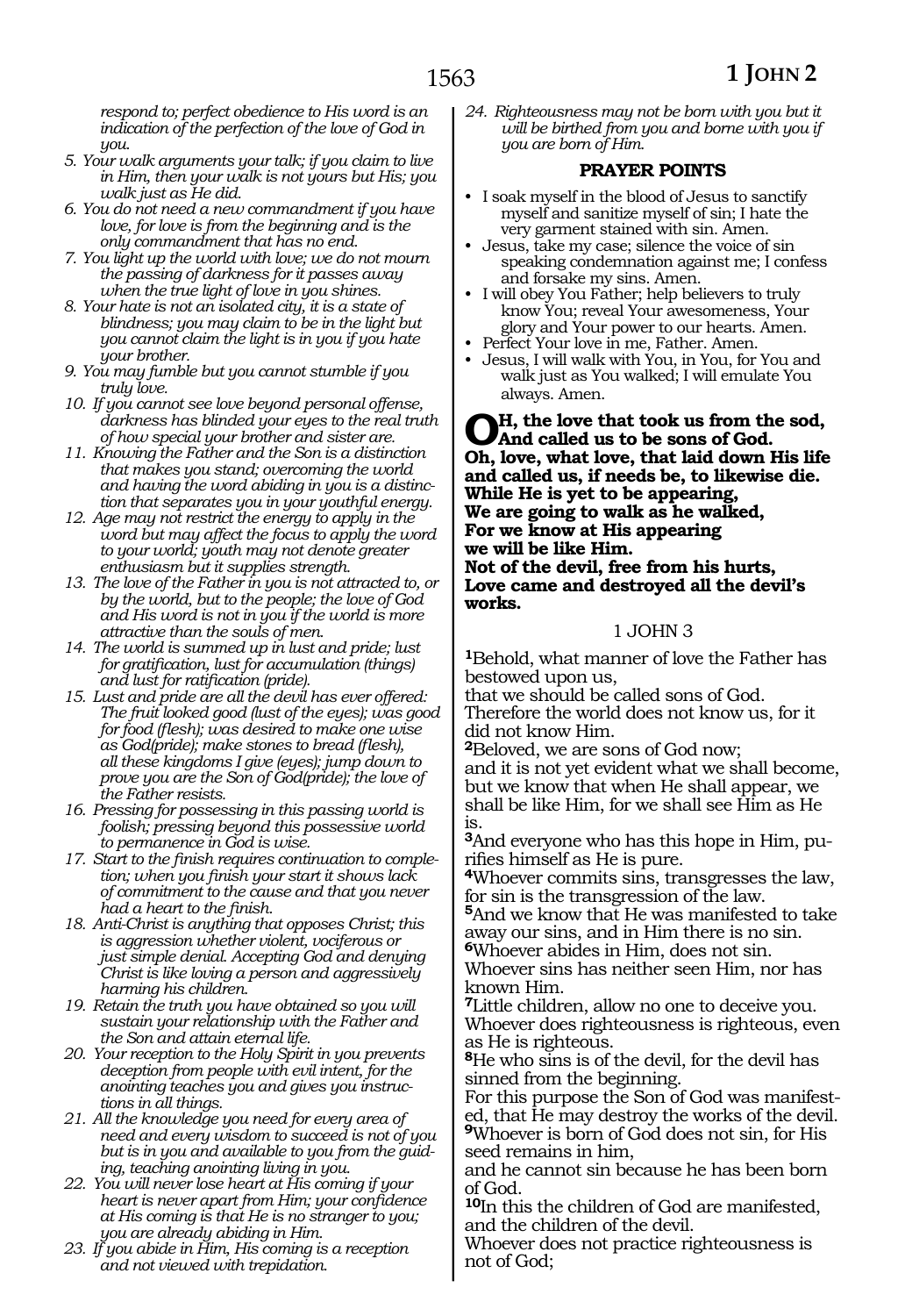# **1 JOHN 3**

neither is he who does not love his brother. **<sup>11</sup>**For this is the message that you have heard from the beginning, that we should love one another.

**<sup>12</sup>**Not as Cain, who was of the wicked one and murdered his brother.

And why did he murder him?

Because his own works were evil and his brother's righteous.

**<sup>13</sup>**Do not marvel, my brethren, if the world hates you.

**<sup>14</sup>**We know that we have passed from death to life because we love the brethren.

He who does not love his brother, abides in death.

**<sup>15</sup>**Whoever hates his brother is a murderer, and we know that eternal life abides in no murderer.

**<sup>16</sup>**By this we know the love of God, because He laid down His life for us;

so we ought to lay down our lives for the brethren.

**<sup>17</sup>**Whoever has this world's goods and sees his brother in need and shuts up his heart of compassion from him,

how then is the love of God dwelling in him? **<sup>18</sup>**Let us not love in word, my little children, neither in tongue, but in practice and truth as well.

**<sup>19</sup>**And by this we know that we are of the truth, and shall assure our hearts before Him. **<sup>20</sup>**For if our hearts condemn us, God is greater than our hearts, and He knows all things. **<sup>21</sup>**Beloved, if our heart does not condemn us, we have confidence toward God.

**<sup>22</sup>**And whatever we ask of Him, we shall re- ceive of Him because we keep His command- ments

and do those things that are pleasing in His sight.

**<sup>23</sup>**And this is His commandment: that we should believe on the name of His Son Jesus Christ, and love each other as He gave us commandment.

**<sup>24</sup>**He who keeps His commandments, abides in Him, and He in them as well.

And we know that He abides in us by the Spirit whom He has given us; yes, by His Spirit dwelling inside.

# **CWDS Bible Quotes**

- *1. It must excite a wow and wonder at the love with which He showered us in making us His sons, considering the wow and awesome, amazing, omnipotent wonder He is.*
- *2. The world sees us but does not know us because it does not know our Father and it cannot know Him without experience, encounter and intimacy.*
- *3. Who we are is not apparent for the natural eyes to see, nor what we shall be, but the eyes of the spirit knows it well and demons tremble, for it will be apparent when He appears and we see Him bodily that we are like Him.*
- *4. The perfection of our beauty and our likeness to God is in our purity which is granted but not*

*given; our hope compels and inspires us to purify ourselves.*

- *5. We cannot patent God but we can pattern Him; God is holy, God is love, God is pure.*
- *6. To live in sin after you have seen or known God makes you a liar for He has no sin in Him, not even the sin He took from you that you had before you knew Him.*
- *7. To know Him is not just to love Him, but to not sin, for you cannot truly love Him and profess to see Him and still sin. Sin arguments your knowledge of Christ.*
- *8. The righteousness you do defines the righteousness in you and determines you to be righteous.*
- *9. Your character display determines your spiritual DNA; if you sin there is only one level, you are of the devil.*
- *10. The devil began sin and sinned from the world began with his works of sin, to build his networks of sin. to promote his working of sin, but for this purpose Jesus took on flesh to intervene and destroy the works of the devil.*
- *11. Jesus came to destroy the works of the devil, and He died to finish it; surrender yourself to His blood and His fire to have the Adamic nature destroyed in you; and to His use to join the mission of the cross to crush the devil's lie.*
- *12. Your new birth in Christ causes you to detest and reject sin because of the seed of righteousness in you.*
- *13. Your identity is in your exercise; your product and practice of righteousness and love for each other identifies you as belonging to God; the absence of righteousness and love is the evidence that you are not of God.*
- *14. Love is the message from the beginning that reverberates from the cross to the call and pull of eternity; love for each other answers that call.*
- *15. Your perception of your brother is the reality of your eternity. Love for your brother is your passage of life; hate for your brother is your life sentence to eternal death as a murderer.*
- *16. In 1 John 3:16, we are expected and instructed to reciprocate Jesus' exceptional sacrifice in John 3:16 by laying it all down for each other, for when true love is alive it commits its own life.*
- *17. True love does not speak it to seek it; it does it to prove it.*
- *18. The package of eternity is wrapped up in receiving love, the love of Jesus, and giving love; revealing His love to others.*
- *19. The heart of our test is the test of our heart of love and is reflected in our confidence towards God or the condemnation of our hearts.*
- *20. He gives us whatever we ask if we give Him the one thing He asks, that we believe in Jesus and love each other from the heart.*
- *21. Love fits us firmly in our God and places our God firmly in us; love attracts the Holy Spirit.*

# **PRAYER POINTS**

- Ah Lord God, I stand amazed at Your awesome love that took me from my pitiful state and made me Your son. Help me to fully conceptualize this. Amen.
- I am my Father's son; Jesus, use me to confuse the world and to show You to them by my love.
- I have a glorious hope and expectation that keeps me singing every day; Father, where I stand in You is just a picture of who I am in You, but I cannot wait for the presentation. Amen.
- My Father my God, there is too much at stake, I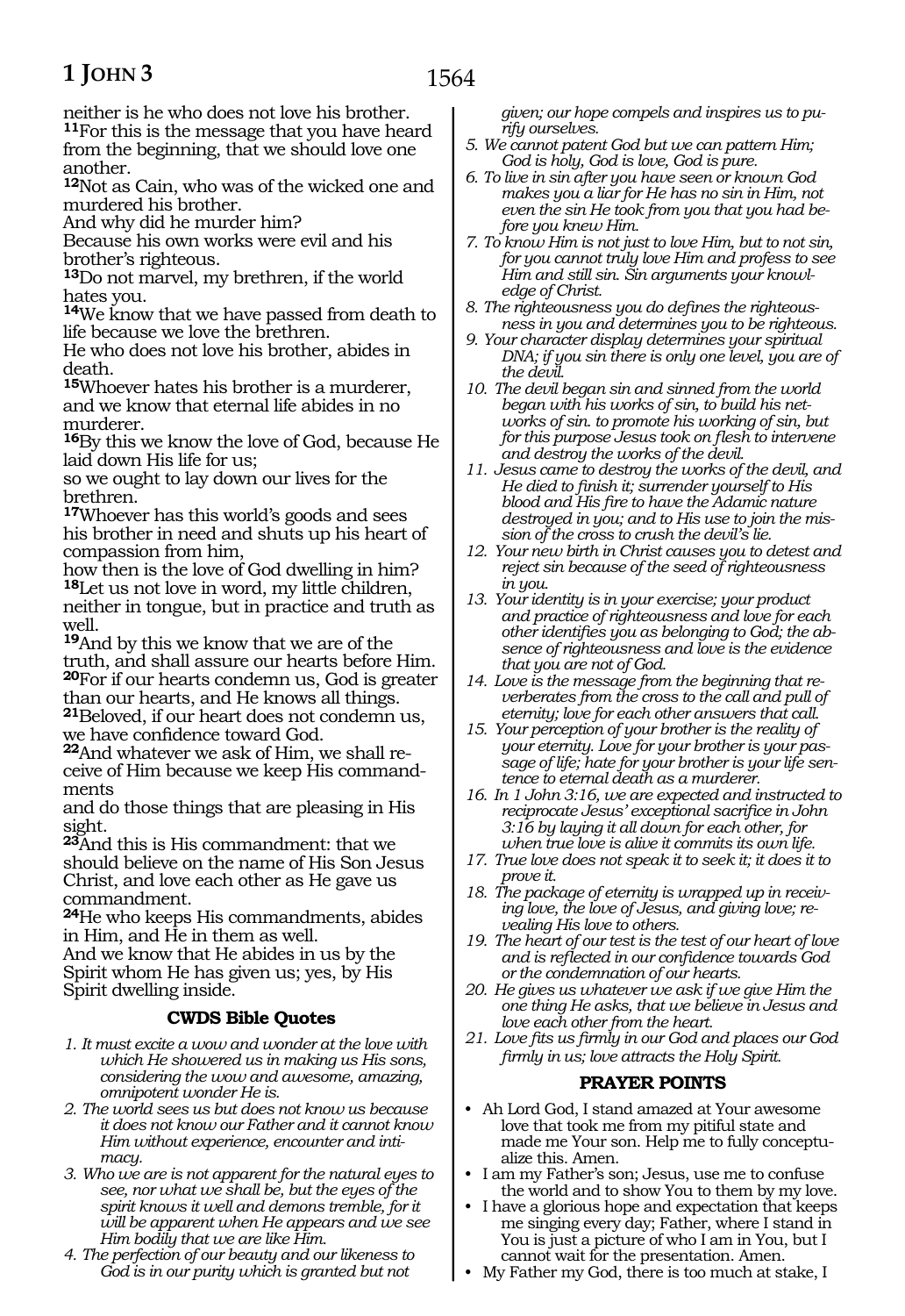do not take this walk for granted; I purify myself every day. Amen.

• Holy Spirit, make me a pattern of my Father; now that He owns me help me to show Him in my walk of love and purity. Amen.

### **Love one another, for this is the proof that Christ is in you, perfected in you, and that you know Him of a truth. There is no fear in love. Perfect love casts out all fear. In you God lives, you are born of Him, If you confess Christ with your mouth; For as He is, and He is Love, so are you in this world.**

### 1 JOHN 4

**<sup>1</sup>**Beloved, do not believe every spirit, but test the spirits, whether they are of God; because many false prophets have gone out into the world.

**<sup>2</sup>**By this you know the Spirit of God: every spirit that confesses that Jesus Christ has come in the flesh is truly of God,

**3**but every spirit that does not confess that Jesus Christ has come in the flesh is not of God. And this is that spirit of antichrist, which you have heard should come and is already in the world, even now.

**<sup>4</sup>**You are of God, little children, and have overcome them,

for greater is He who is in you than he who is in the world.

**<sup>5</sup>**They are of the world, and therefore they speak as of the world, and the world hears them.

**<sup>6</sup>**We are of God. He who knows God hears us. He who is not of God does not hear us.

By this we know the Spirit of truth, and the spirit of error.

**<sup>7</sup>**Beloved, let us love one another, for love is of God; and everyone who loves is born of God and knows God.

**<sup>8</sup>**He who does not love, does not know God, for God is love.

**<sup>9</sup>**In this the love of God was manifested toward us,

because God sent His only begotten Son into the world, that through Him we might live.

**<sup>10</sup>**In this is love, not that we loved God, but that He loved us and sent His Son to be the propitiation for our sins.

**<sup>11</sup>**Beloved, if God so loved us, we ought to love one another also.

**<sup>12</sup>**No man has seen God at any time.

If we love one another, God abides in us and His love has been perfected in us.

**<sup>13</sup>**We know that we dwell in Him and He in us by this, because He has given us of His Spirit. **<sup>14</sup>**And we have seen and do testify that the Father has sent the Son to be the Saviour of

the world. **<sup>15</sup>**Whoever confesses that Jesus is the Son of

God,

God dwells in Him and he abides in God as

well.

**<sup>16</sup>**And we have known and believed the love that God has for us.

God is Love.

He who abides in love abides in God, and God in him.

**<sup>17</sup>**In this is our love made perfect: that we may have boldness in the day of judgment; be-

cause as He is, so are we in this world. **<sup>18</sup>**There is no fear in love, but perfect love casts out all fear, because fear causes torment. He who fears is not yet made perfect in love. **<sup>19</sup>**We love Him because He first loved us. **<sup>20</sup>**If a man hates his brother, yet says, "I love God,"

he is a liar; he does not speak the truth. For he who does not love his brother whom he has seen visibly,

how can he love God whom he has not seen? **<sup>21</sup>**And we have this commandment from Him: that he who loves God also love his brother.

### **CWDS Bible Quotes**

- *1. We are spirits and therefore we revert and defer all decisions to the Spirit before we react or respond in the flesh.*
- *2. False prophets will appear real and genuine, but you cannot be fooled if you silence the emotions and hear the Spirit; your ear hears the voice and words of the prophecy but your spirit sees the spirit of the prophet.*
- *3. Whether they are of God or not, if they confess the coming of the Son of God, it concludes the Spirit as God's for no other spirit can confess Him.*
- *4. The spirit of the antichrist can possess any person in any position to deny Christ; you must therefore hear the spirit above the person.*
- *5. It does not matter what the world comes with, you have overcome the world.*
- *6. The big 'He' who is in the small you, makes diminutive the exaggerated 'he' who is in this big wide world. Man is no match for spirit (any one) but demonic spirits are no match for the Holy Spirit.*
- *7. Your arguments determine your attraction which determines your audience. The spirit of your argument attracts its own audience by the law of attraction; the spirit of truth attracts the righteous; the spirit of error attracts the world.*
- *8. Those who are of the world speak like the world, have the open ears of this world but a closed heaven; the speech of those who are of God has the open ears of God and those who hear God are hated by the world.*
- *9. You are born into love if you are born of God and you demonstrate love, for to know God is to know love and to know love is to show love for there is no love without God and no God without love; God is love.*
- *10. There is no passive love but proactive and demonstrated love. Love experienced should be love reciprocated.*
- *11. Love is always first to respond and to reach out; but love received should be love released. The love that found you in sin should leave us in love with Him and in love with each other.*
- *12. No one has seen God in person, but they can see God in perfection by the demonstration of His love in you.*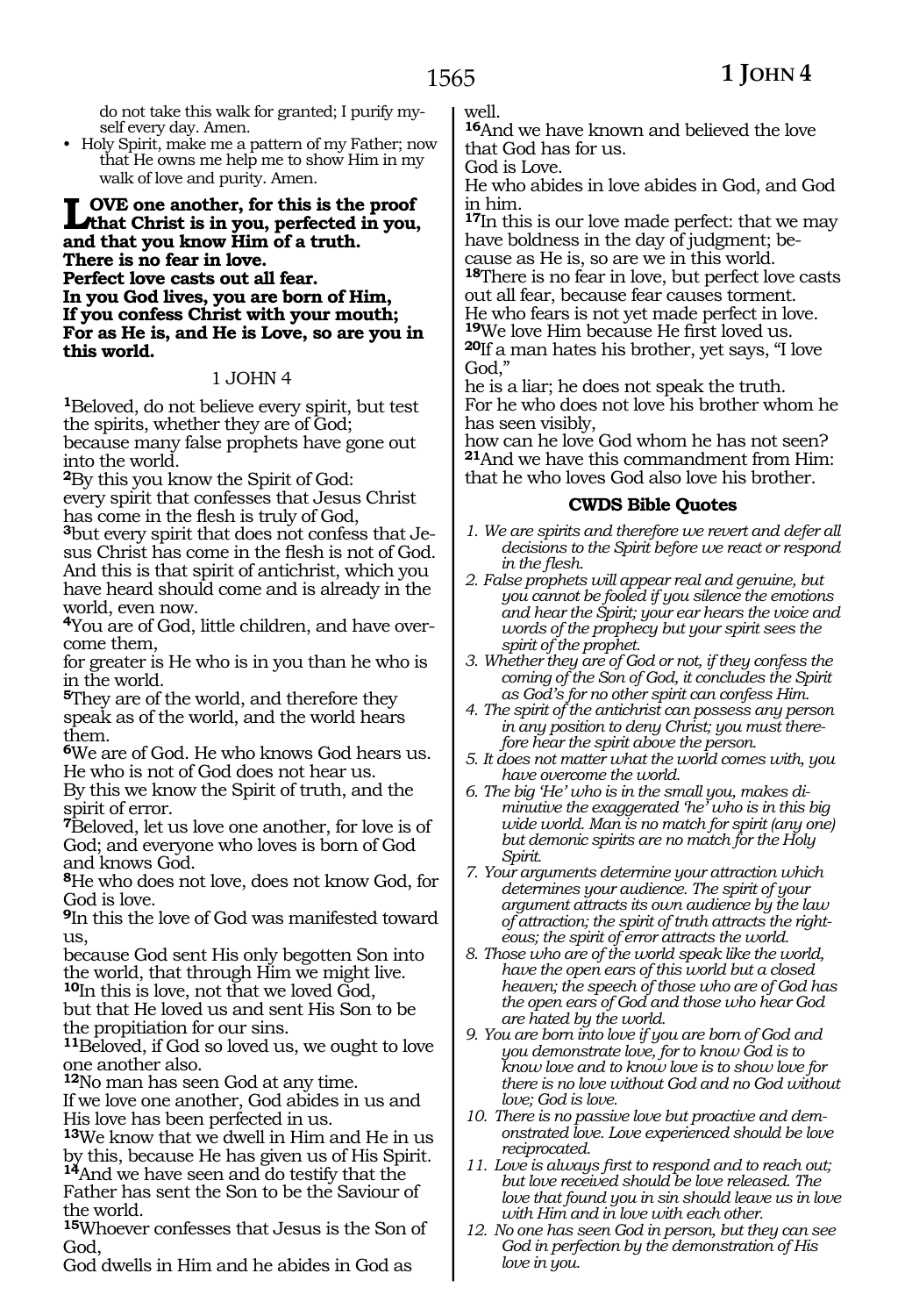# **1 JOHN 4**

- *13. The Spirit of the Lord abiding in us is our assurance that we abide in God and our testimony that God sent His Son to save the world.*
- *14. Your confession of Christ is your assurance of life and that you are firmly in God.*
- *15. You do not have to fight with faith or fear to ferment your eternal hope; you just need to be filled with love and to stay in love to be assured that you are clear in love and you are grounded in God and in His promise.*
- *16. The perfection of love in us is the projection of who He is in eternity through us in this world; it is the confidence we take with us in the Day of Judgment.*
- *17. Love has no fear but all confidence, for love calls to love with all purity and love responds with love even to impurity; your fear is the evidence that your love is not perfect.*
- *18. His love for us ignited His love in us and excited our love for Him; we thirst for love because he first loved us.*
- *19. God is your brother in the visible demonstration of your love; if your brother is a bother then your love for God is a lie.*

### **PRAYER POINTS**

- • By the power of the Holy Spirit in me, I refuse to give my flesh permit to respond to flesh; I am a spirit and the Spirit in me is my orator. Amen.
- Spirit of discernment, consume every believer and especially every leader in ministry. Amen.
- • Jesus Christ, You are the Son of God who came into the earth and died for the sins of every human being. I confess You. Amen.
- Power to understand the spirits in the persons we relate to and to address the spirits above the persons, be upon believers today. I assign fire to the spirit of distraction. Amen.
- Thank You Father that through Your Son Jesus Christ it is not possible for me to fail; I have already overcome. Amen.

# **Do you know He hears you whenever you ask?**

**That settles it; you have an open heaven from God.**

**For the answer to your prayer is in relationship; you reaching His heart. Are you born of God by faith? You have overcome the world.**

**And the Father, the Word and the Holy Spirit in heaven,**

**The Spirit, the water and the blood on earth,**

**United together as one agree, That you have eternal life in you.**

### 1 JOHN 5

**<sup>1</sup>**Whoever believes that Jesus is the Christ is born of God,

and everyone who loves Him who begot also loves Him who is begotten of Him.

**<sup>2</sup>**By this we know that we love the children of God,

when we love God and keep His commands. **<sup>3</sup>**For this is the love of God, that we keep His commandments,

and His commandments are not burdensome. **<sup>4</sup>**For whoever is born of God overcomes the

world,

and this is the victory that has overcome the world: our faith.

**<sup>5</sup>**Who is he who overcomes the world? He who believes that Jesus is the Son of God. **<sup>6</sup>**This is He who came by water and by the blood: Jesus Christ.

Not by water only, but by water and blood. And it is the Spirit who bears witness, because the Spirit is truth.

**<sup>7</sup>**For there are three in heaven who bear re- cord:

the Father, the Word and the Holy Spirit; and these three are one.

**<sup>8</sup>**And there are three that bear witness in the earth: the Spirit, the water and the blood; and as one these three agree.

**<sup>9</sup>**If we receive the witness of men, the witness of God is greater;

for this is the witness of God which He has testified of His Son.

**<sup>10</sup>**He who believes in the Son of God, has the witness in himself.

He who does not believe God has made Him a liar,

because he does not believe the testimony that God has given of His Son.

**<sup>11</sup>**And this is the testimony: that God has given us eternal life and this life is in His Son. **<sup>12</sup>**He who has the Son has life.

He who does not have the Son of God does not have life.

**<sup>13</sup>**I have written these things to you who believe on the name of the Son of God, that you may know you have eternal life and you may continue to believe in His name, the name of the Son of God.

**<sup>14</sup>**Now this is the confidence that we have in Him,

that if we ask anything according to His will He hears us;

**<sup>15</sup>**and if we know that He hears us, whatever we ask,

we know that we have the petitions that we have requested of Him.

**<sup>16</sup>**And if a man sees his brother sinning a sin which is not irredeemable;

he will ask, and He will give him life for those who commit sin not unto death.

There is a sin unto death;

I do not say that he should pray for that.

**<sup>17</sup>**All unrighteousness is sin, and there is a sin not leading to death.

**<sup>18</sup>**We know that whoever is born of God does not sin,

but he who has been born of God keeps himself, that the wicked one does not touch him. **<sup>19</sup>**We know that we are of God and the whole world lies in wickedness.

**<sup>20</sup>**And we know that the Son of God has come, and He has given us an understanding that we may know Him who is true; and we are in Him who is true, in His Son Jesus Christ.